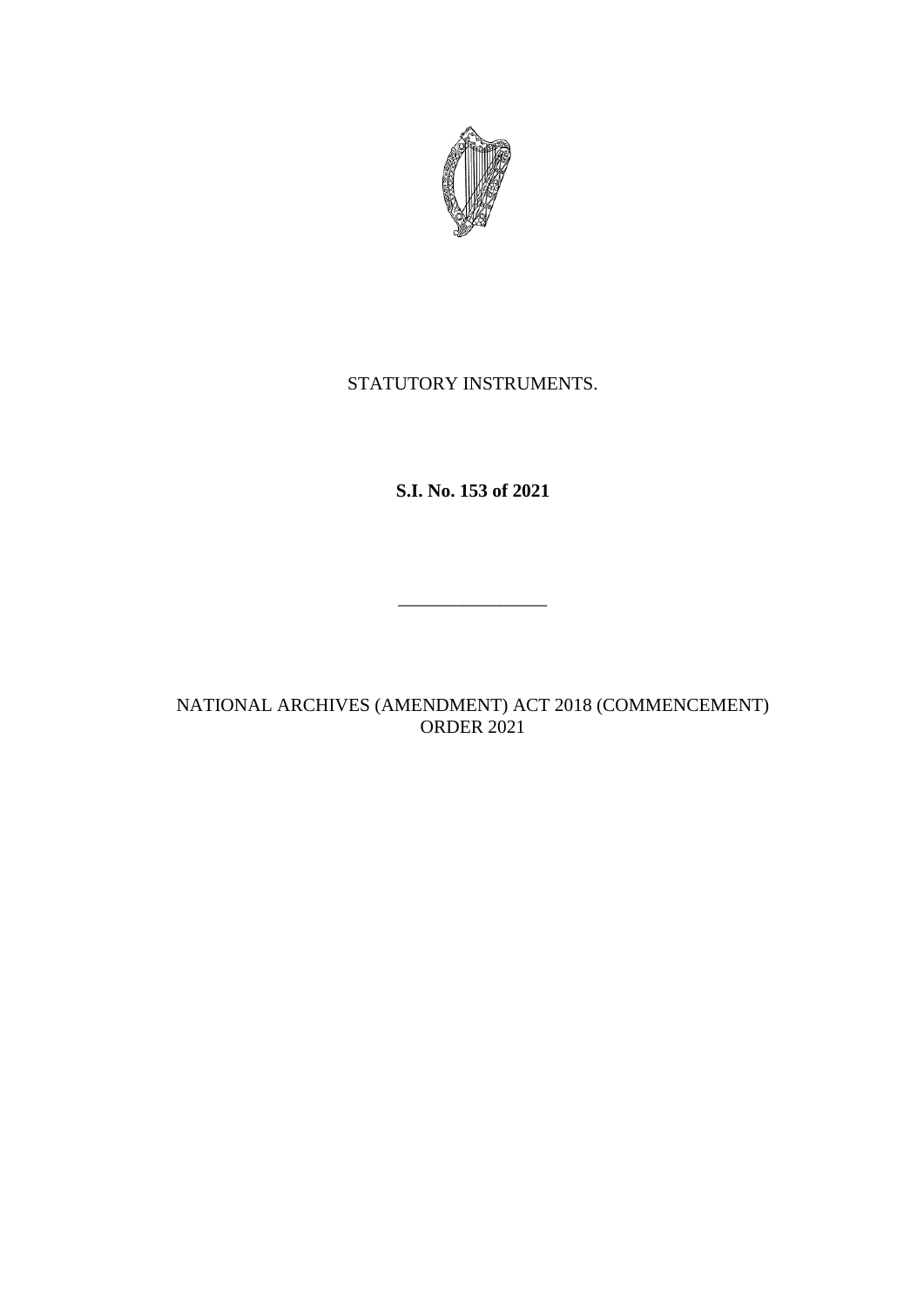## S.I. No. 153 of 2021

## NATIONAL ARCHIVES (AMENDMENT) ACT 2018 (COMMENCEMENT) ORDER 2021

I, CATHERINE MARTIN, Minister for Tourism, Culture, Arts, Gaeltacht, Sport and Media, in exercise of the powers conferred on me by section 7(2) of the National Archives (Amendment) Act 2018 (No. 12 of 2018) (as adapted by the Culture, Heritage and Gaeltacht (Alteration of Name of Department and Title of Minister) Order 2020 (S.I. No. 403 of 2020)), hereby order as follows:

1. This Order may be cited as the National Archives (Amendment) Act 2018 (Commencement) Order 2021.

2. The 31st day of March 2021 is appointed as the day on which the National Archives (Amendment) Act 2018 (No. 12 of 2018) shall come into operation.



GIVEN under my Official Seal, 31 March, 2021.

CATHERINE MARTIN,

Minister for Tourism, Culture, Arts, Gaeltacht, Sport and Media.